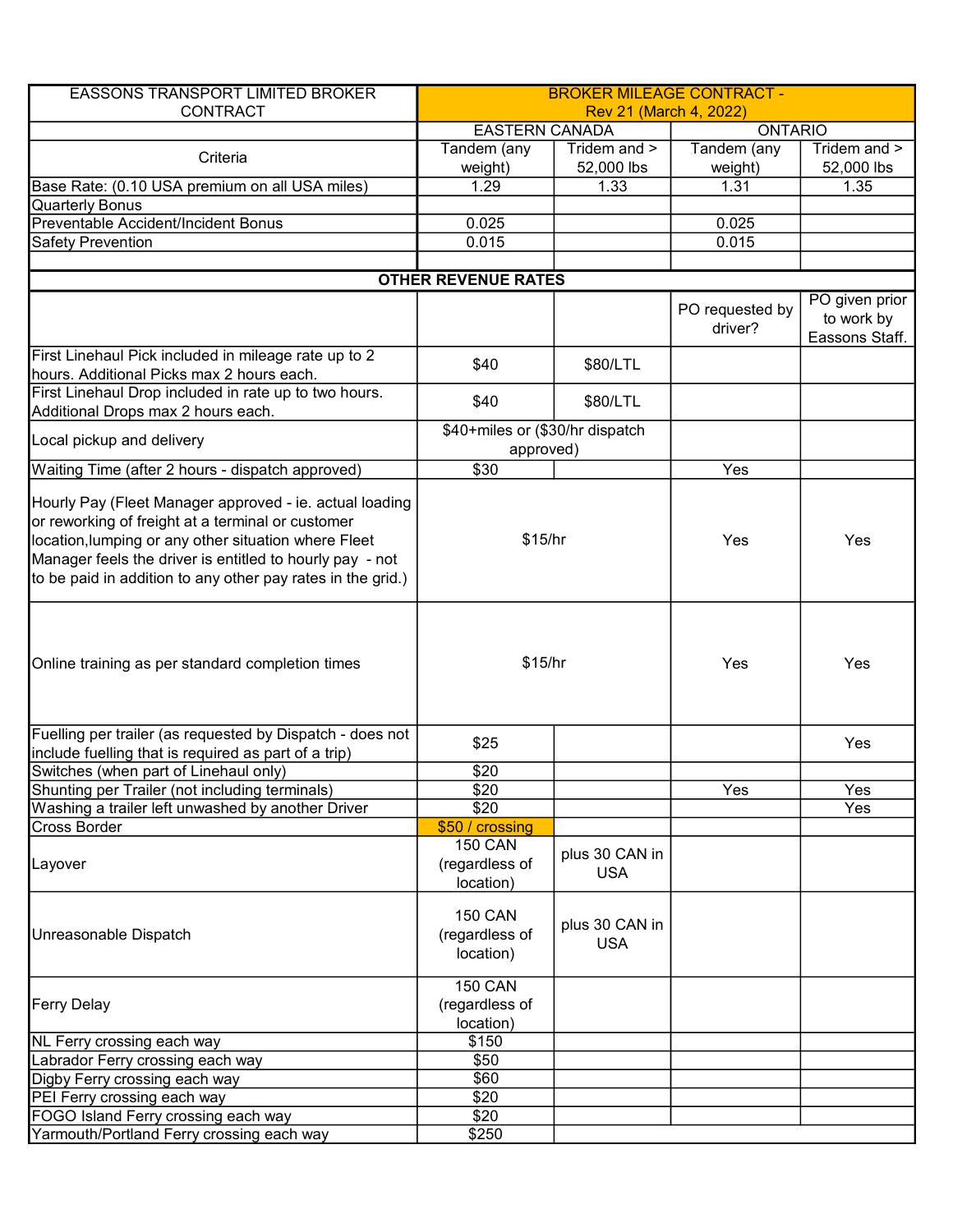| <b>Onboarding Driving Support</b>                                                                                    |                                                                | \$40/day                                                                                                                                                                                                                                                                                                                                                                                                                                                                                                                      |                                                                     |  |
|----------------------------------------------------------------------------------------------------------------------|----------------------------------------------------------------|-------------------------------------------------------------------------------------------------------------------------------------------------------------------------------------------------------------------------------------------------------------------------------------------------------------------------------------------------------------------------------------------------------------------------------------------------------------------------------------------------------------------------------|---------------------------------------------------------------------|--|
| Coaching Course                                                                                                      |                                                                | \$200/day plus \$100 daily per diem                                                                                                                                                                                                                                                                                                                                                                                                                                                                                           |                                                                     |  |
| Coaching (4 weeks with student)                                                                                      | \$1000 by School                                               | \$1400 by<br>Eassons after<br>internship<br>evaluation                                                                                                                                                                                                                                                                                                                                                                                                                                                                        | \$500 after<br>student<br>completes their<br>probationary<br>period |  |
| Coaching Program: 6 month Student Incentive (coach<br>performance >=175 and training material completed)             | 175 to 190<br>Dashboard                                        | .005/student<br>miles                                                                                                                                                                                                                                                                                                                                                                                                                                                                                                         |                                                                     |  |
|                                                                                                                      | $190 +$                                                        | .01/student<br>miles                                                                                                                                                                                                                                                                                                                                                                                                                                                                                                          |                                                                     |  |
| <b>Referal Bonus</b>                                                                                                 | As per company<br>driver pay grid -<br>based on<br>experience. |                                                                                                                                                                                                                                                                                                                                                                                                                                                                                                                               |                                                                     |  |
| RRSP (6 months -5 years)                                                                                             | 0.01/mile                                                      | Matched by<br>Owner Operator<br>(optional)                                                                                                                                                                                                                                                                                                                                                                                                                                                                                    | Locked until departure.                                             |  |
| RRSP (5-10 years)                                                                                                    | $0.02$ /mile                                                   | Matched by<br>Owner Operator<br>(optional)                                                                                                                                                                                                                                                                                                                                                                                                                                                                                    | Locked until departure.                                             |  |
| RRSP (10+ years)                                                                                                     | $0.03$ /mile                                                   | Matched by<br>Owner Operator<br>(optional)                                                                                                                                                                                                                                                                                                                                                                                                                                                                                    | Locked until departure.                                             |  |
| Fuel Surcharge: \$/mile reimbursement calculation<br>based on monthly average price of fuel and fleet<br>average MPG |                                                                |                                                                                                                                                                                                                                                                                                                                                                                                                                                                                                                               |                                                                     |  |
|                                                                                                                      | <b>DEDUCTIONS</b>                                              |                                                                                                                                                                                                                                                                                                                                                                                                                                                                                                                               |                                                                     |  |
| Insurance                                                                                                            | 0                                                              | *Owner Operators exceeding one month or more<br>consecutive time off work will be billed \$500.00 per<br>month to cover the cost of insurance unless; notice<br>is provided by the Owner Operator in advance to<br>the Company along with proof of insurance for the<br>equipment outlined in section 1 above covering at<br>minimum, coverage for fire and theft while their<br>truck is parked. If the truck is driven for any reason<br>without written approval from the Company \$500.00<br>per month charge will apply. |                                                                     |  |
| Ferry cost tractor                                                                                                   | 0                                                              |                                                                                                                                                                                                                                                                                                                                                                                                                                                                                                                               |                                                                     |  |
| Ferry cost tractor and trailer                                                                                       | 0                                                              |                                                                                                                                                                                                                                                                                                                                                                                                                                                                                                                               |                                                                     |  |
| Road tolls tractor                                                                                                   | 0                                                              |                                                                                                                                                                                                                                                                                                                                                                                                                                                                                                                               |                                                                     |  |
| Road tolls tractor and trailer                                                                                       | 0                                                              |                                                                                                                                                                                                                                                                                                                                                                                                                                                                                                                               |                                                                     |  |
| <b>Bridge tractor</b>                                                                                                | 0                                                              |                                                                                                                                                                                                                                                                                                                                                                                                                                                                                                                               |                                                                     |  |
| Bridge tractor and trailer                                                                                           | 0                                                              |                                                                                                                                                                                                                                                                                                                                                                                                                                                                                                                               |                                                                     |  |
| Interlines approved by dispatch tractor                                                                              | 0                                                              |                                                                                                                                                                                                                                                                                                                                                                                                                                                                                                                               |                                                                     |  |
| Interlines approved by dispatch tractor and trailer                                                                  | 0                                                              |                                                                                                                                                                                                                                                                                                                                                                                                                                                                                                                               |                                                                     |  |
| Terminal crossdock fees                                                                                              | 0                                                              |                                                                                                                                                                                                                                                                                                                                                                                                                                                                                                                               |                                                                     |  |
| UCR (United Carrier Registration) (balance deducted<br>from Broker upon termination)                                 | 0                                                              |                                                                                                                                                                                                                                                                                                                                                                                                                                                                                                                               |                                                                     |  |